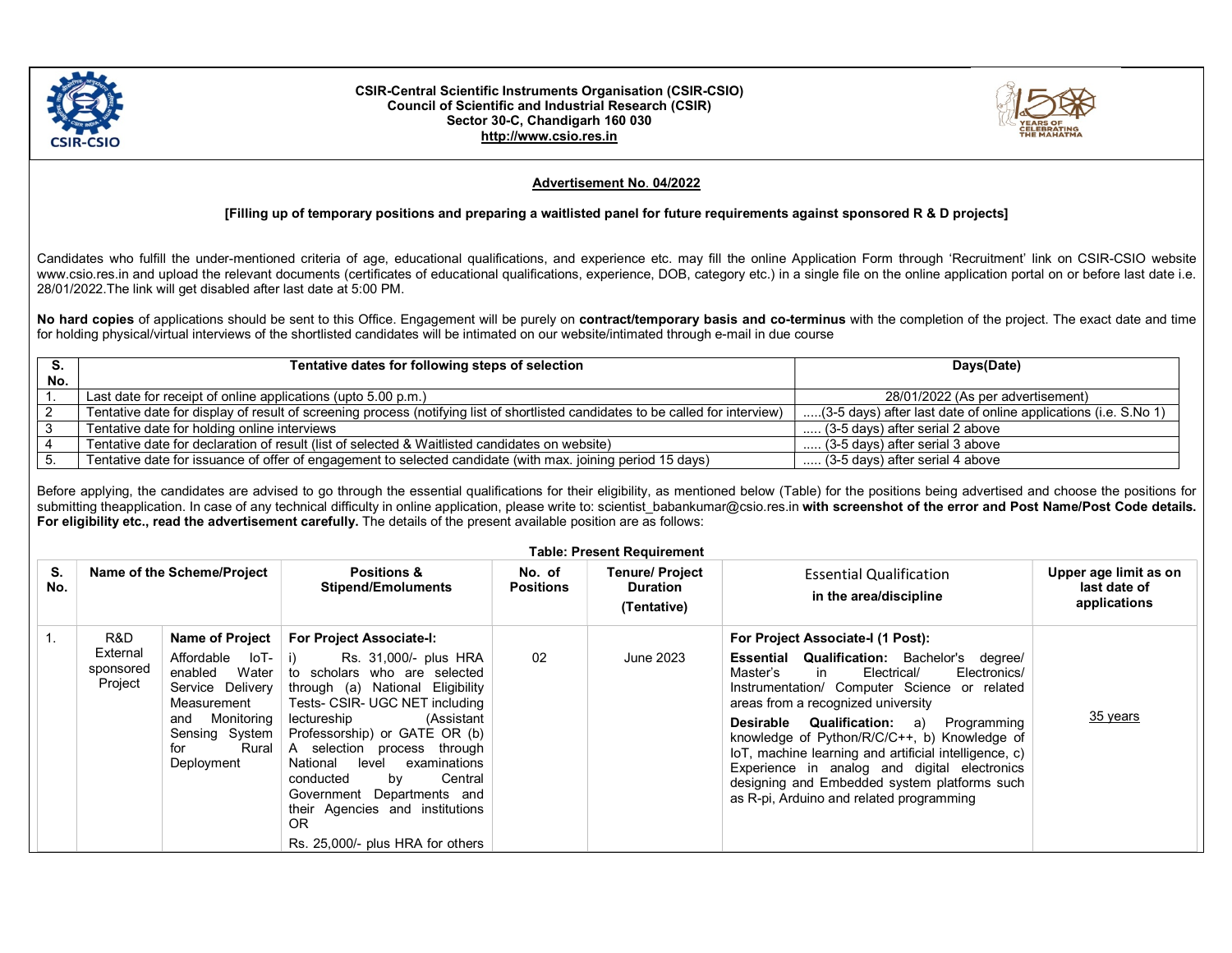| who do not fall under (i) above.                                                                                                                                                                                                                                   |    | For Project Associate-I (1 Post):                                                                                                                                                                                                                                                                                                                                                                                       |                                                 |
|--------------------------------------------------------------------------------------------------------------------------------------------------------------------------------------------------------------------------------------------------------------------|----|-------------------------------------------------------------------------------------------------------------------------------------------------------------------------------------------------------------------------------------------------------------------------------------------------------------------------------------------------------------------------------------------------------------------------|-------------------------------------------------|
|                                                                                                                                                                                                                                                                    |    | Essential Qualification: Bachelor's/ Master's<br>degree in Material Science/ Nanotechnology/<br>Chemistry/ Chemical Sciences or related areas<br>from a recognized university                                                                                                                                                                                                                                           |                                                 |
|                                                                                                                                                                                                                                                                    |    | Desirable Qualification: a) Experience in material<br>synthesis, sensors fabrication, spectroscopy, b)<br>characterization,<br>calibration,<br>testing<br>and<br>validation, c) hands-on analytical instrumentation<br>such as UV-VIS, FTIR, IC, SEM, TEM etc.                                                                                                                                                          |                                                 |
|                                                                                                                                                                                                                                                                    |    | For Project Associate-II (1 Post):                                                                                                                                                                                                                                                                                                                                                                                      |                                                 |
| <b>For Project Associate-II:</b><br>Rs. 35,000/- plus HRA<br>i)<br>to scholars who are selected<br>through (a) National Eligibility<br>Tests- CSIR- UGC NET including<br>lectureship<br>(Assistant<br>Professorship) or GATE OR (b)<br>A selection process through |    | <b>Essential Qualification:</b> Bachelor's/Master's<br>degree in Electrical/ Electronics/ Instrumentation/<br>Computer Science or related areas from a<br>recognized university, and 2 years' experience in<br>Research and Development in Industrial and<br>Academic Institutions or Science and Technology<br>Organisations and Scientific activities and<br>services                                                 | 35 years                                        |
| National level examination<br>Central<br>conducted<br>by<br>Government Department and<br>their Agencies and institutions<br>0R<br>28,000/- + HRA for those who do<br>not fall under (i) above.                                                                     | 01 | Desirable Qualification: Knowledge about C,<br>Python, embedded C, IoT, computer-aided circuit<br>designing and simulation, data analytics, signal<br>processing, modelling, machine language and<br>optimisation techniques                                                                                                                                                                                            |                                                 |
|                                                                                                                                                                                                                                                                    |    | Project Scientist-I/II (1 Post): as per the                                                                                                                                                                                                                                                                                                                                                                             |                                                 |
| For Project Scientist-I/II:as per<br>the suitability<br>Rs. 56,000/- plus HRA<br>i)<br>(for Level I) and Rs. 67000/- plus<br>HRA (for Level II), Increment of                                                                                                      |    | suitability<br>Essential Qualification (Project Scientist-I):<br>Master's Degree in Engineering or Technology in<br>Electrical/ Electronics/ Instrumentation/ Computer<br>Science or related areas from a recognized<br>university OR                                                                                                                                                                                   |                                                 |
| 5% for every 2 years of<br>experience<br>subject<br>to<br>performance review<br>*As per requirement of PI                                                                                                                                                          | 01 | <b>Essential Qualification (Project Scientist-II):</b><br>Master's Degree in Engineering or Technology in<br>Electrical/ Electronics/ Instrumentation/ Computer<br>Science or related areas from a recognized<br>university, and three years' experience in<br>Research and Development in Industrial and<br>Academic Institutions or Science and technology<br>Organisations and Scientific activities and<br>services | For Level I: 35 years<br>For Level II: 40 years |
|                                                                                                                                                                                                                                                                    |    | Desirable Qualification (Project Scientist-I/II):<br>Experience in sensor/device/prototype design,<br>development and fabrication, experience in<br>material synthesis, electronics hardware, software<br>development, instrumentations, optical and other                                                                                                                                                              |                                                 |